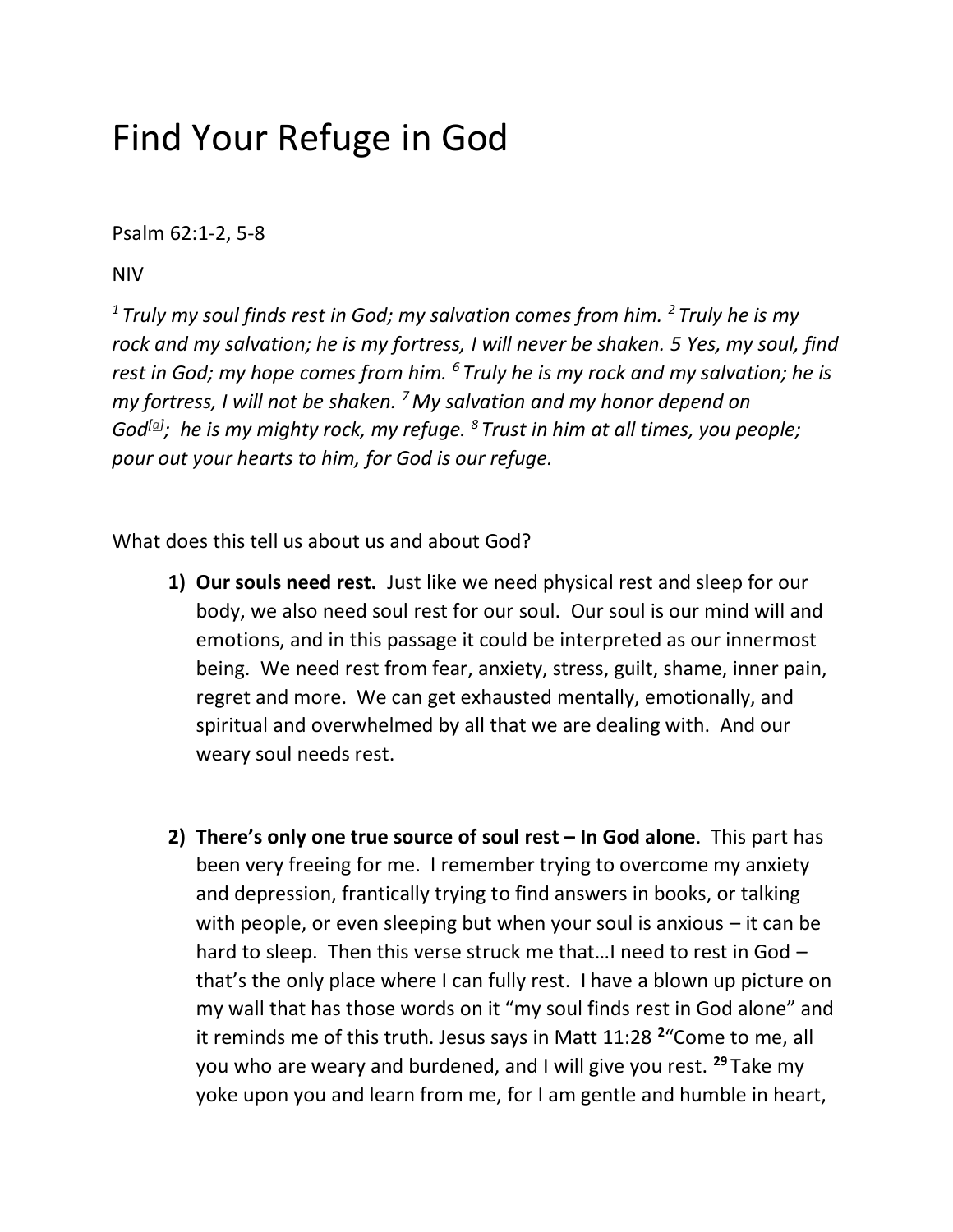and you will find rest for your souls. We try to find rest in other places but only one person, God, can fully satisfy our souls need for rest. And when we come to him for rest, he will give us rest for our soul.

- *3)* **Our salvation, victory and honor come from God**. David knows and trusts God to be the one who saves him from the assaults and attacks from his enemies who want to dishonor and take him down. But what does he do in the midst of that "battle"? He declares that his victory comes from God. He knows where to go and who to depend on for his victory. We also are in a spiritual battle, and the recovery journey is a battle. But we need to keep our eyes on Jesus in the midst of that and as we look, to and depend on, him he will help us overcome and have victory. In 1 Cor 15:57 Paul writes…*But thanks be to God! He gives us the victory through our Lord Jesus Christ.* We need to continue to look to him for daily victory.
- **4) God is our Rock, Fortress and Refuge.** I'm grateful that God gives us word pictures to get a better understanding of who he is. Rock reminds us that God is our solid foundation, and in Matthew 7 Jesus talks about building our lives on the rock (his word) so that we can stand strong in the storms of life. It speaks of stability. Ever feel like you are walking in quicksand in your mind, your situation is unstable, you can't make sense of it, things keep changing and you're struggling to get your mental footing. God wants to stabilize you and strengthen you with his truth in those moments, as he never changes. He wants to be your fortress, your protection, your refuge, your shelter. In the midst of the storms that you face in your life. God is there to be the place where you can find shelter, protection, refuge and rest. That doesn't mean your circumstances will all be rosy, but he will be there to care for you and walk you through them
- **5) He is our source of Hope**. Let's be honest, for all of us at times we lose hope because of our circumstances. We can look at the things that we have done, the hurt and damage that it has caused, and the possibility that things may never get repaired and restored - and that scares us. Where does your hope come from? Does it come from other people, from their actions, or reactions, or responses? Does it come from circumstances aligning the way that you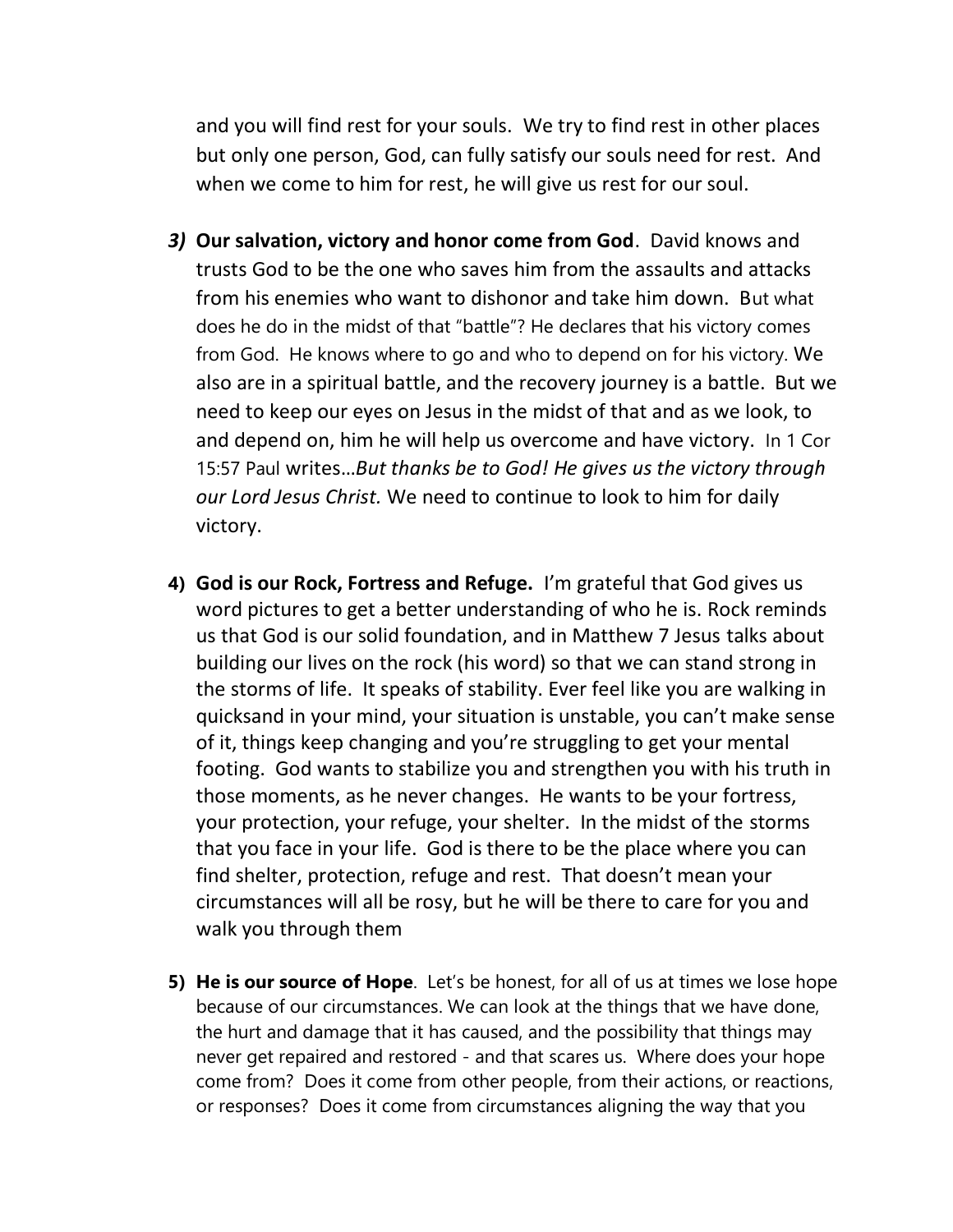want them to? The amount of \$\$ that you have to be able to accomplish what you hope and want? Or does your hope come from the God of Hope? Rom 15:13 says. **"** I pray that God**, the source of hope**, will fill you completely with joy and peace **because you trust in him**. Then you will overflow with confident hope through the power of the Holy Spirit." Our Hope comes from Him…as we trust in him.

- **6) David's focus on, and trust in, God gave him confidence**. When David focused on who God was, and when he put his complete trust and confidence in him, he could boldly say **"I will not be shaken".** When threatened by his enemies, he wasn't afraid, because he knew who God was, he had surrendered fully to him, and was trusting him to keep him from being shaken. The circumstances around him were threatening, but internally he was standing on the solid rock of who God was for him, and he had confidence that he would be protected.
- **7) Make it personal to YOU.** My soul, my salvation, my rock, my salvation, my fortress, my soul, my hope, my rock, my salvation, my fortress, my salvation, my honor, my mighty rock, my refuge. David took his situation and connected it with the truth of who God was and trusted God to be all of those things for him! **He made it personal.** He didn't just say God was the salvation or the refuge, or the hope, or the fortress for people in general…said God is for MY situation, He's MY victory, My rest, My refuge, My hope, My Protector…and just as God was available to David - **He's available to you!**
- **8) Trust in him at all times.** When should we trust him? Just in the hard times? What about the easy times – do we need to trust him then? At times we don't trust him, but David encourages us to trust in him at all times! In light of all that David just shared with us about who God is – He had every reason to put his trust in his amazing God! In light of all that we just were reminded of about who God is – we can trust in our amazing God too! And how do we do that?
- **9) Pour out your heart to him**. At times we are afraid to share with others our weaknesses, our stresses, our fears, our failures…because we are afraid of what they will think of us. We can feel that way about God too, even though we know that he already knows them…but maybe we are afraid of how he will react to us, or we unworthy before him. I love - Heb 4:15-16 that says…